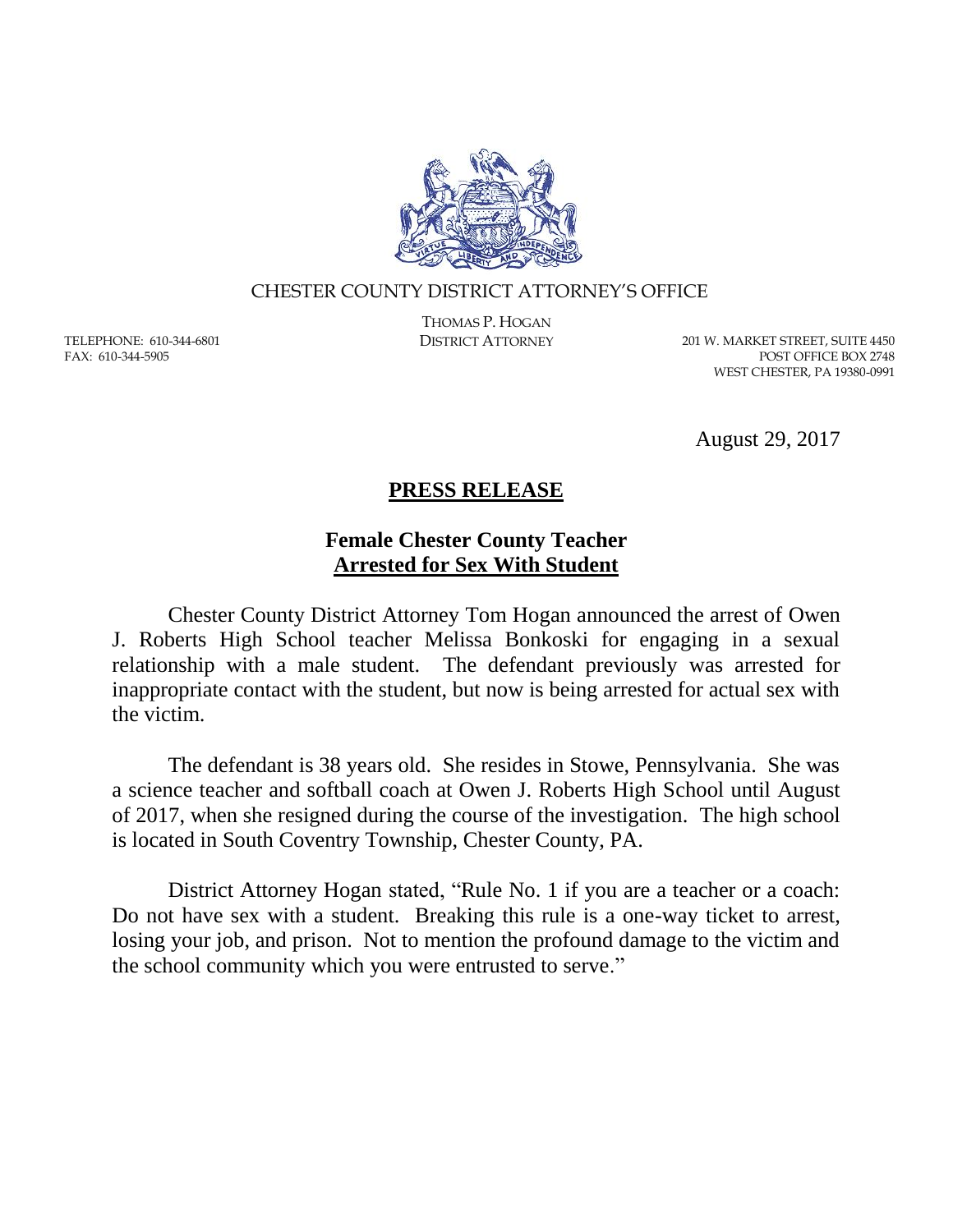The facts alleged in the criminal complaint are as follows:<sup>1</sup>

The defendant taught science at Owen J. Roberts High School. The victim, a 16 year old male, was a student in the defendant's class during his freshman year.

The investigation was triggered when the victim's girlfriend discovered suspicious texts from the defendant to the victim. The defendant had purchased a disposable "burner" phone only for communications with the student. The defendant thought that the phone would be untraceable to her.

The defendant started by communicating with the victim outside of school. The conduct progressed to kissing and "make-out" sessions in the defendant's car. The defendant would pick up the victim from work. The victim said he was afraid that he would stop getting rides if he stopped kissing the defendant.

The defendant eventually invited the victim to her house. She discussed oral sex with the victim. She kept communicating with the victim on the "burner" phone, trying to keep the communications secret. In December of 2016, the defendant and the victim engaged in sex at the defendant's home.

The victim eventually tried to cut off contact with the defendant. However, the defendant continued to insist on contacting him via text messages, leading to the discovery of the crime.

This case was investigated by the Chester County Detectives. As with many child abuse cases, it required extensive and multiple interviews with many parties, as well as a review of complex electronic evidence to re-create and corroborate the entire course of the crime.

District Attorney Hogan added, "The Chester County Detectives did an excellent job following this case from a small lead to a completed and comprehensive investigation. The leadership at Owen J. Roberts High School also has been outstanding -- they were cooperative throughout and have taken strong and affirmative steps to address this issue. The Chester County law enforcement and educational communities work together to keep our students safe."

 $\overline{a}$ 

 $1$  A criminal defendant is presumed innocent until proven guilty in court.